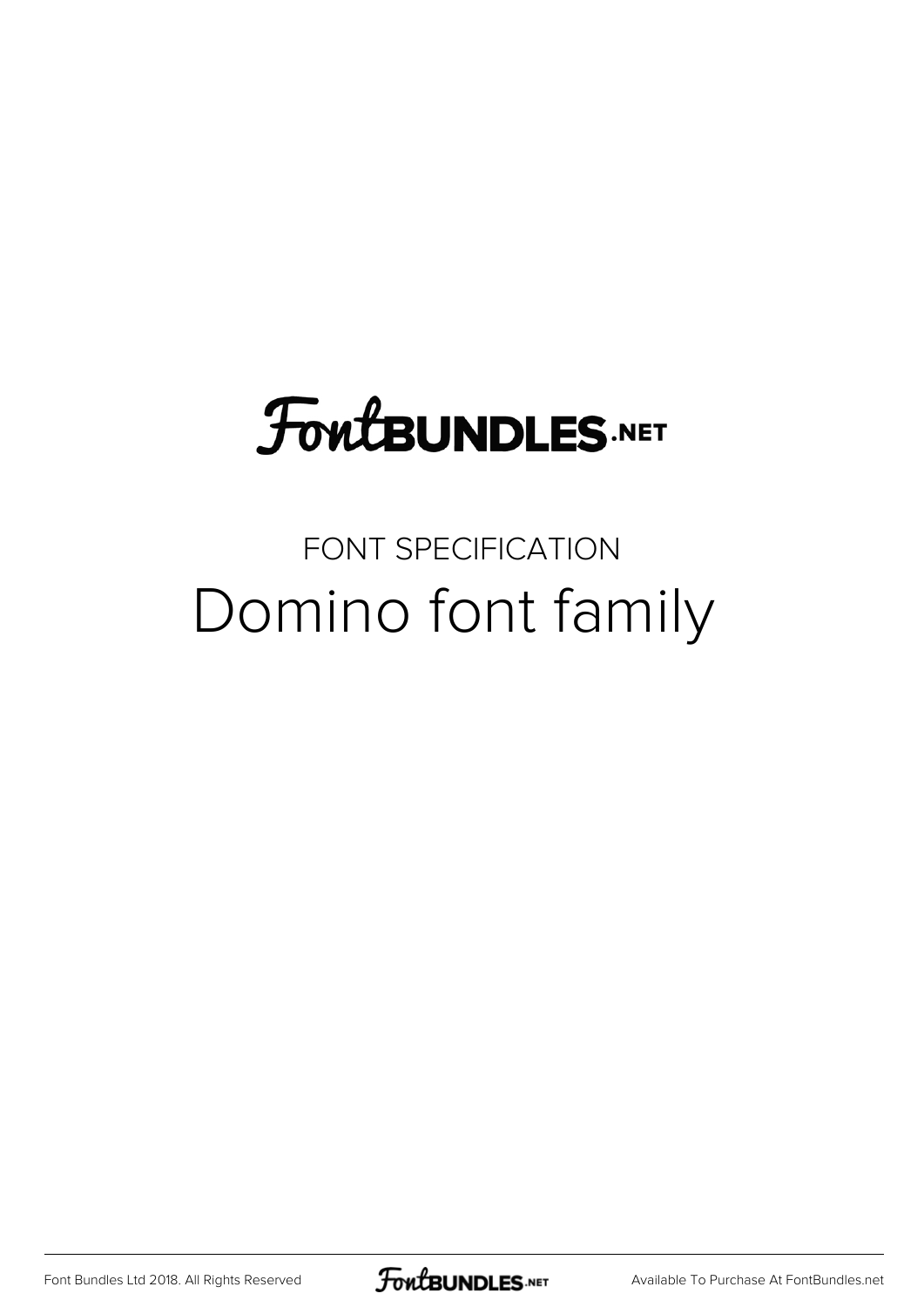#### DOMINO - Bold

**Uppercase Characters** 

### ABCDEFGHIJKLMNOPQRST UUWYYZ

Lowercase Characters

## abcdefghijklmnopgratuv WXYZ

Numbers

### 0123456789

Punctuation and Symbols

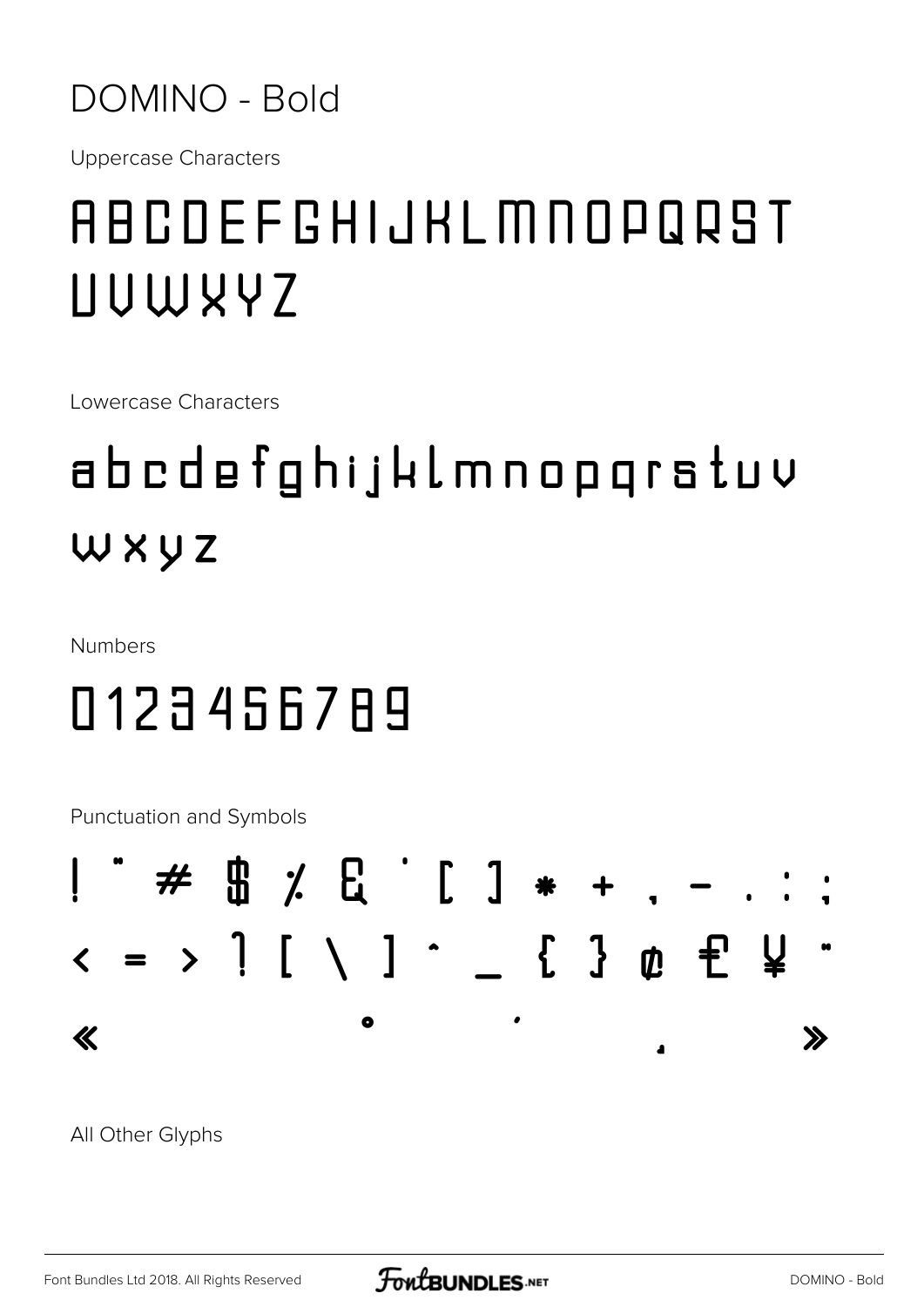# **À Á Â Ã Ä Å Æ Ç È É Ê Ë Ì Í Î Ï Ð Ñ Ò Ó Ô Õ Ö × Ø Ù Ú Û Ü Ý Þ ß à á â ã ä å æ ç è é ê ë ì í î ï ð ñ ò ó ô õ ö ÷ ø ù ú û ü ý þ**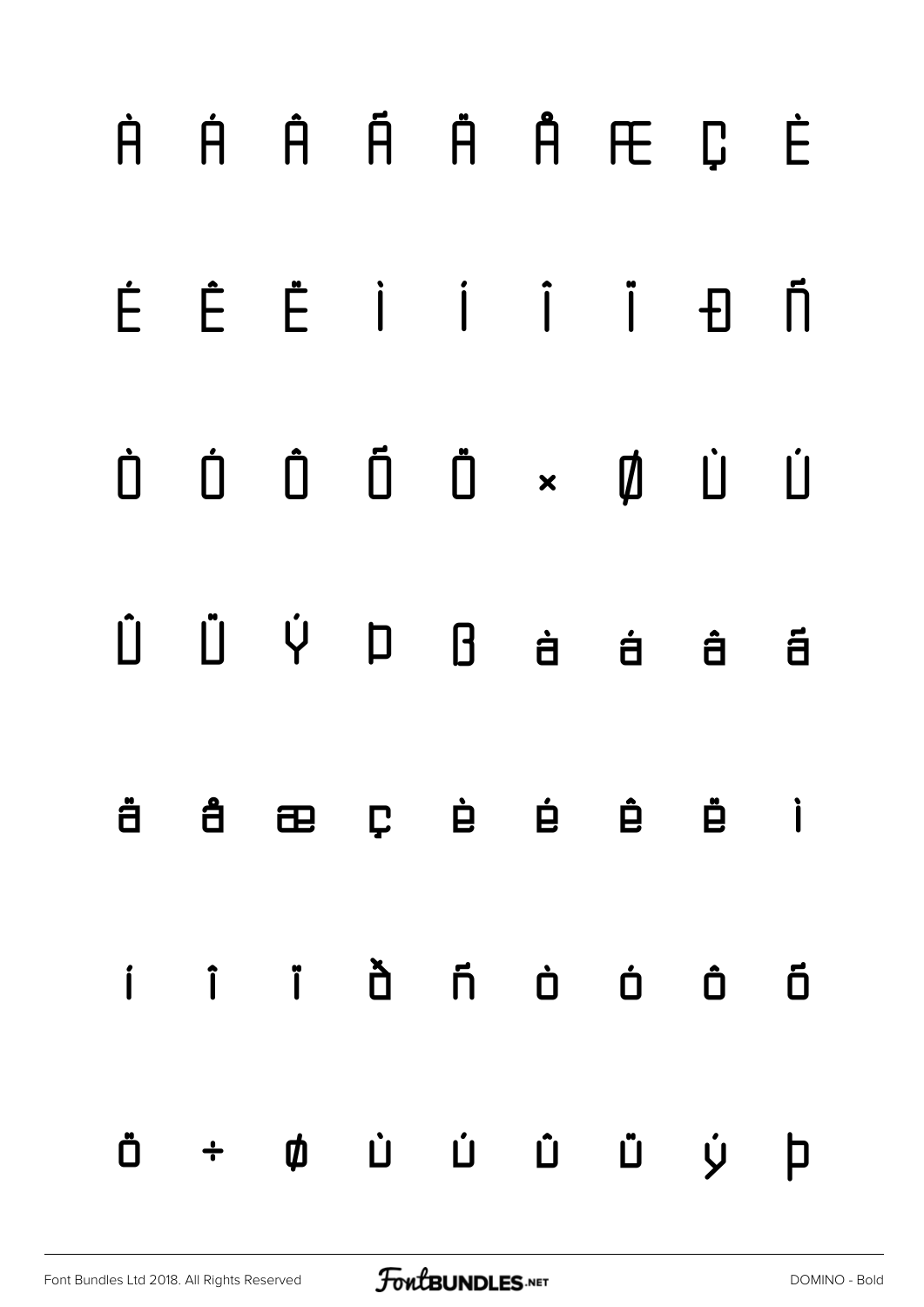## **ÿ Ą ą Ć ć Č č Ď ď Ę ę Ě ě Ł ł Ń ń Ň ň Ř ř Ś ś Š š Ť ť Ů ů Ÿ Ź ź Ż ż Ž ž ˙ – — ' ' ' ' " "**  $\blacksquare$ **… ‹ › € ₿ № " •**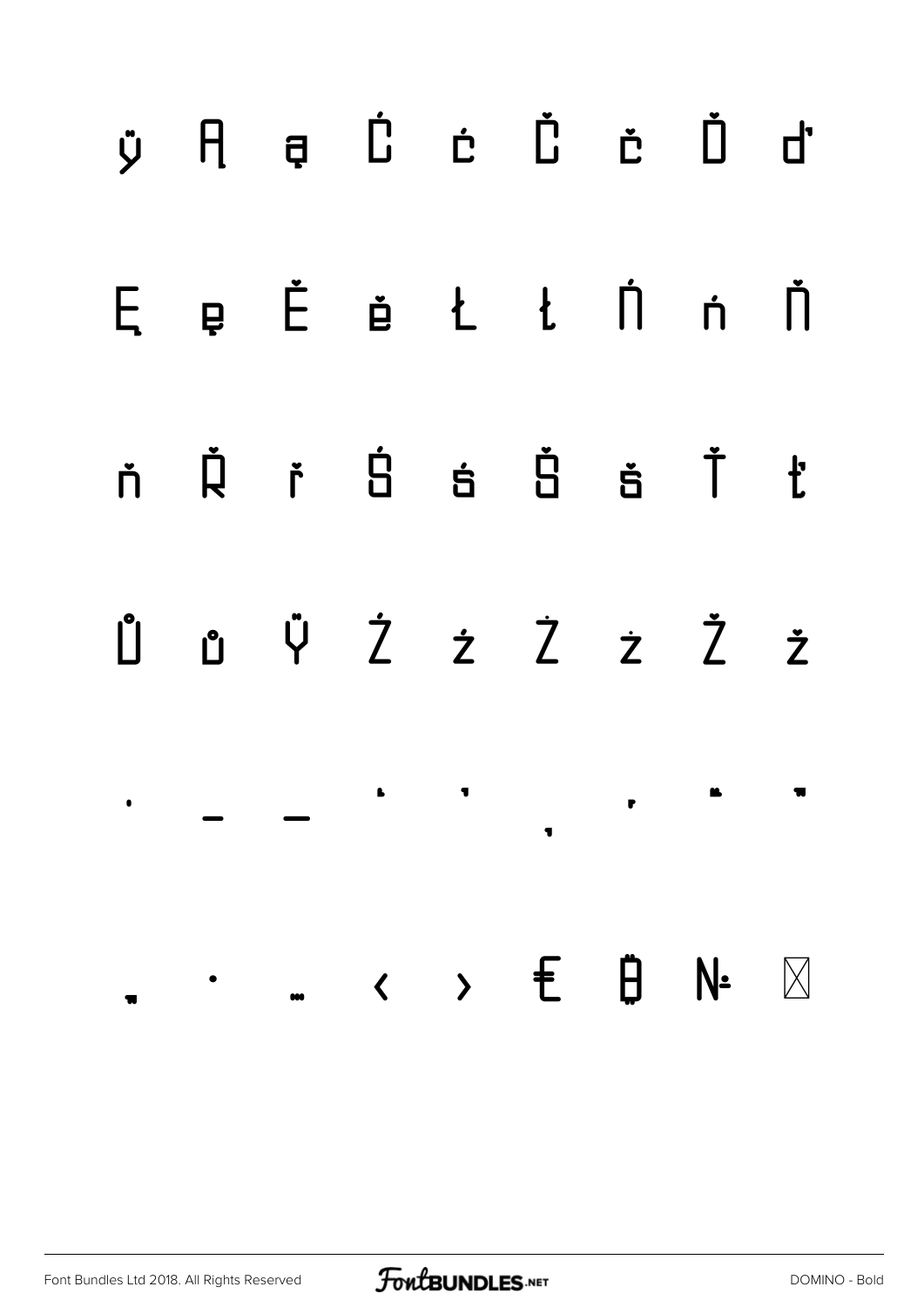#### **DOMINO Light - Regular**

**Uppercase Characters** 

### ABCOEFCHIJKLMNOPQRSTUU WXY7

Lowercase Characters

abcdefghijklmnopgrstuvwx y z

**Numbers** 

0123456789

Punctuation and Symbols

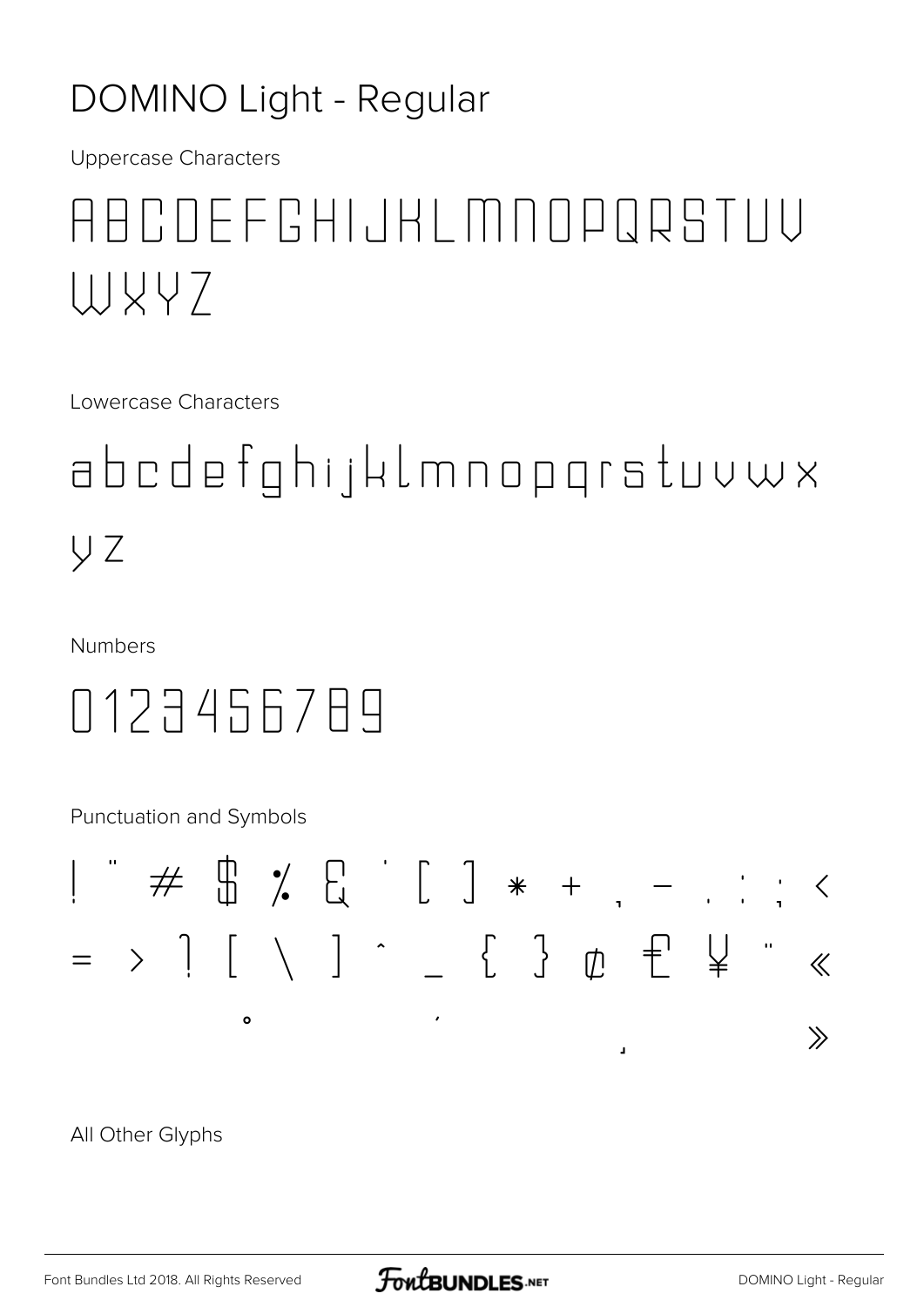# À Á Â Ã Ä Å Æ Ç È É Ê Ë Ì Í Î Ï Ð Ñ Ò Ó Ô Õ Ö × Ø Ù Ú  $\begin{array}{ccccccccccccccccc} \hat{U} & \hat{U} & \hat{V} & D & B & \hat{a} & \hat{a} & \hat{a} & \hat{a} \end{array}$ ä å æ ç è é ê ë ì í î ï ð ñ ò ó ô õ ö ÷ ø ù ú û ü ý þ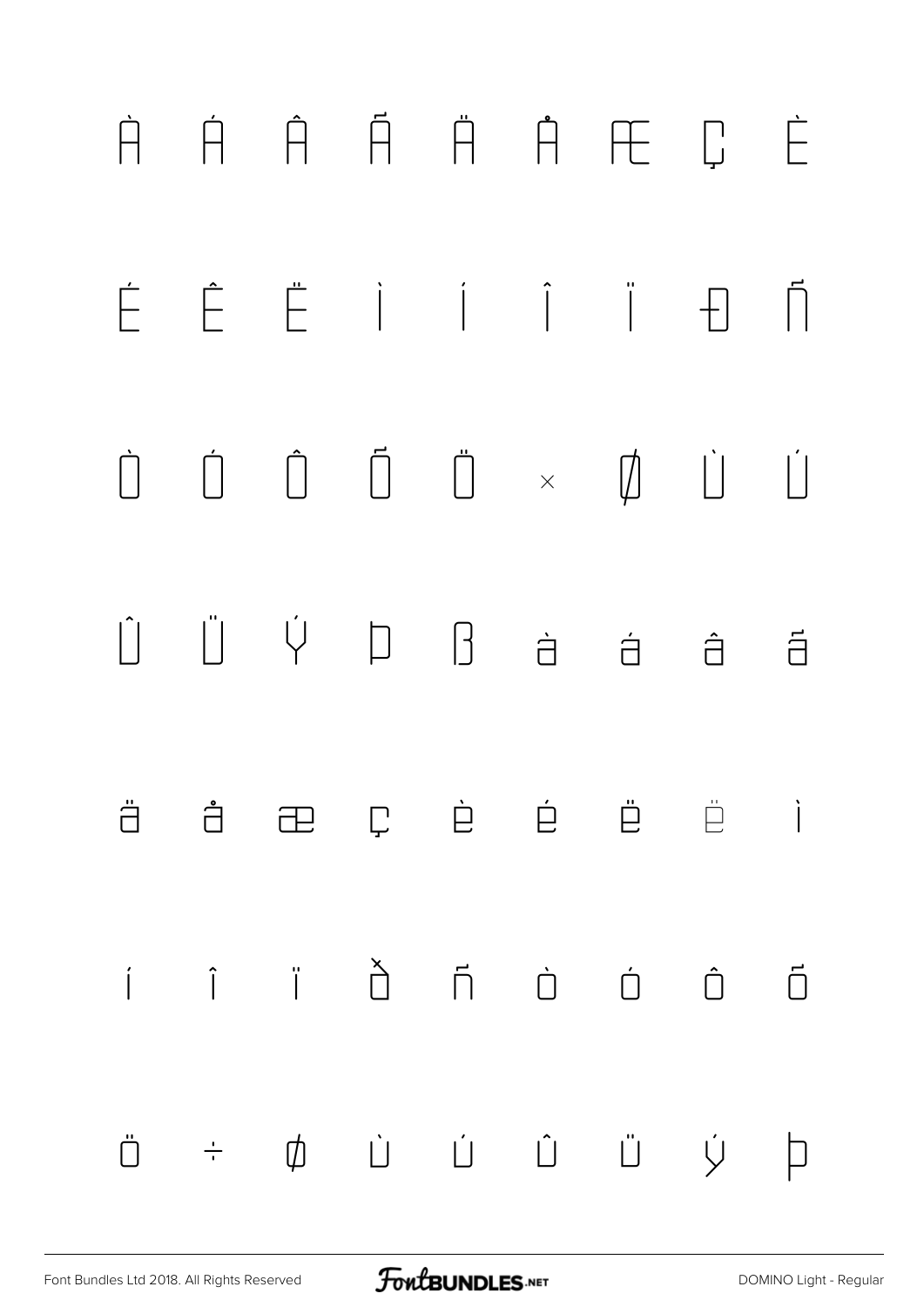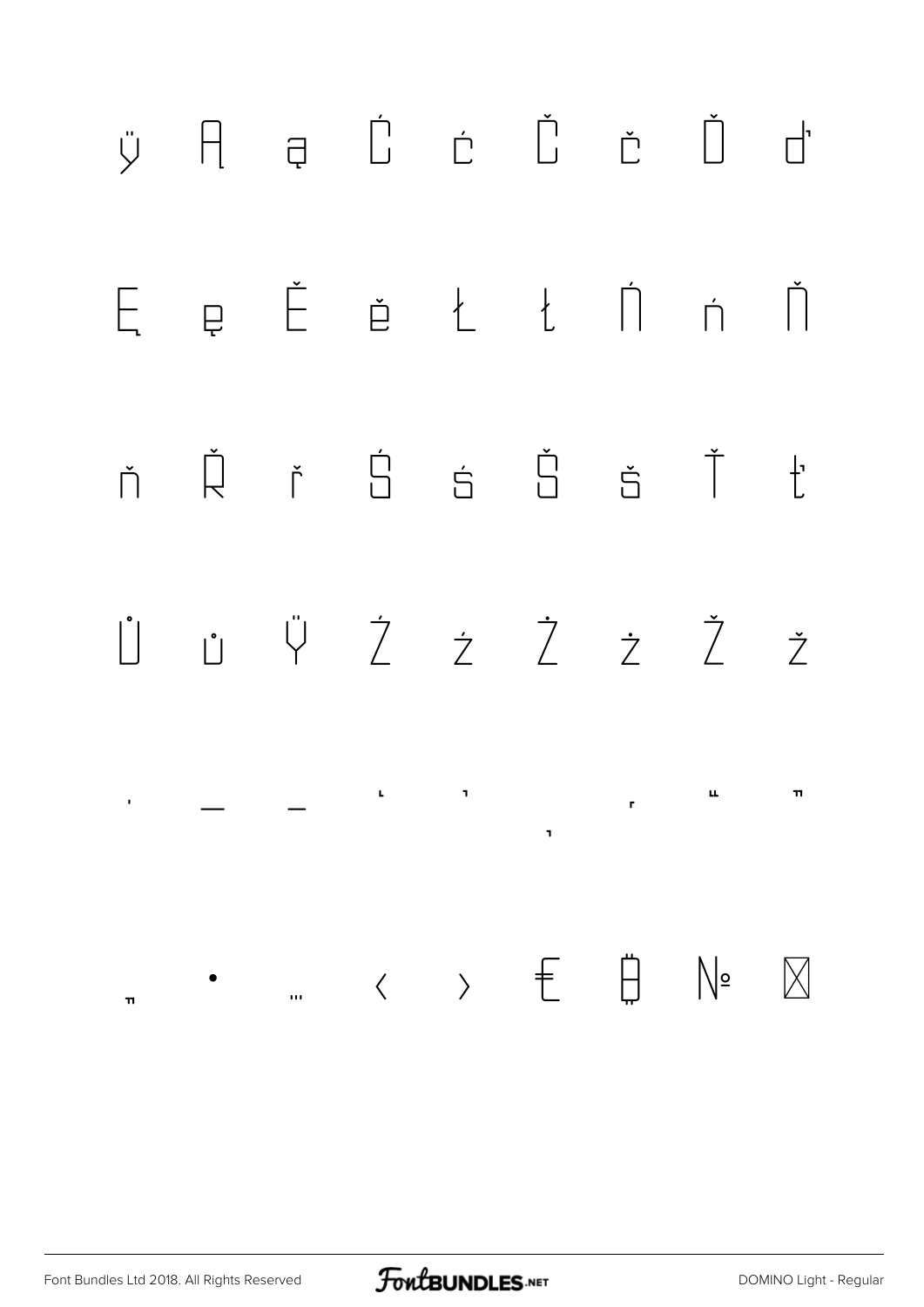#### DOMINO - Regular

**Uppercase Characters** 

### ABCOEFGHIJKLMNOPQRSTU UWYY7

Lowercase Characters

## abcdefghijklmnopgrstuvw XYZ

**Numbers** 

### 0123456789

Punctuation and Symbols

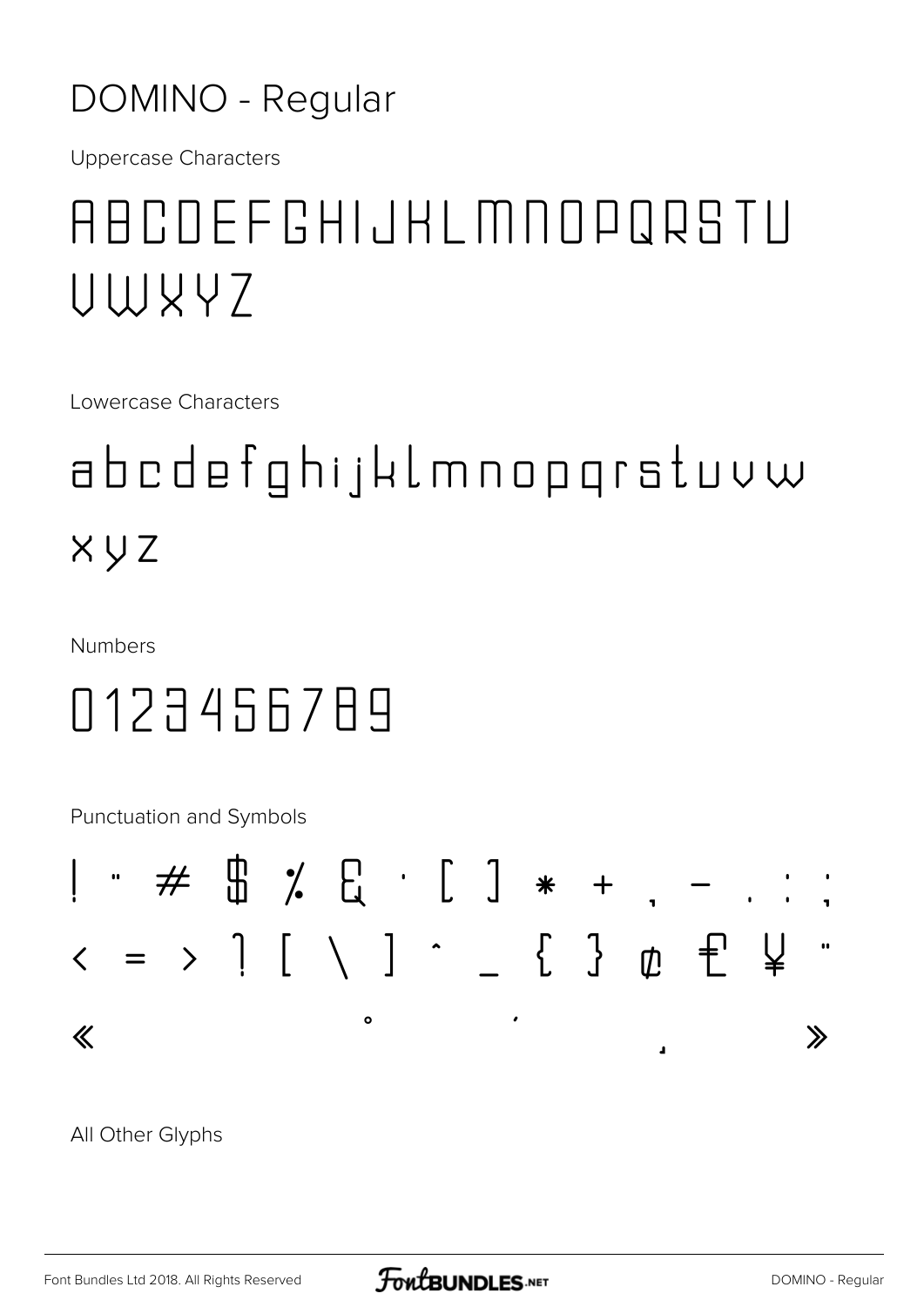# À Á Â Ã Ä Å Æ Ç È É Ê Ë Ì Í Î Ï Ð Ñ Ò Ó Ô Õ Ö × Ø Ù Ú Û Ü Ý Þ ß à á â ã ä å æ ç è é ê ë ì í î ï ð ñ ò ó ô õ ö ÷ ø ù ú û ü ý þ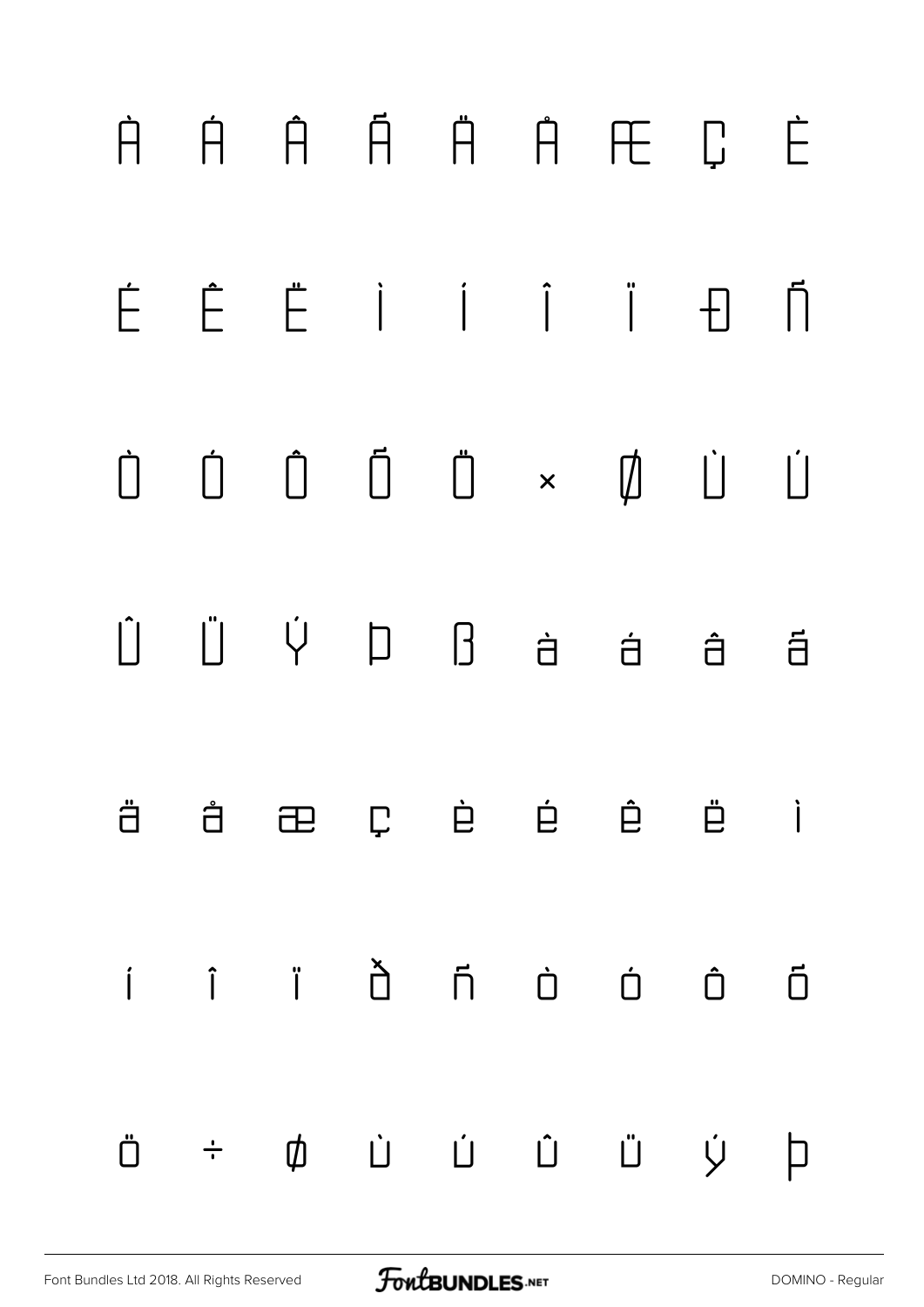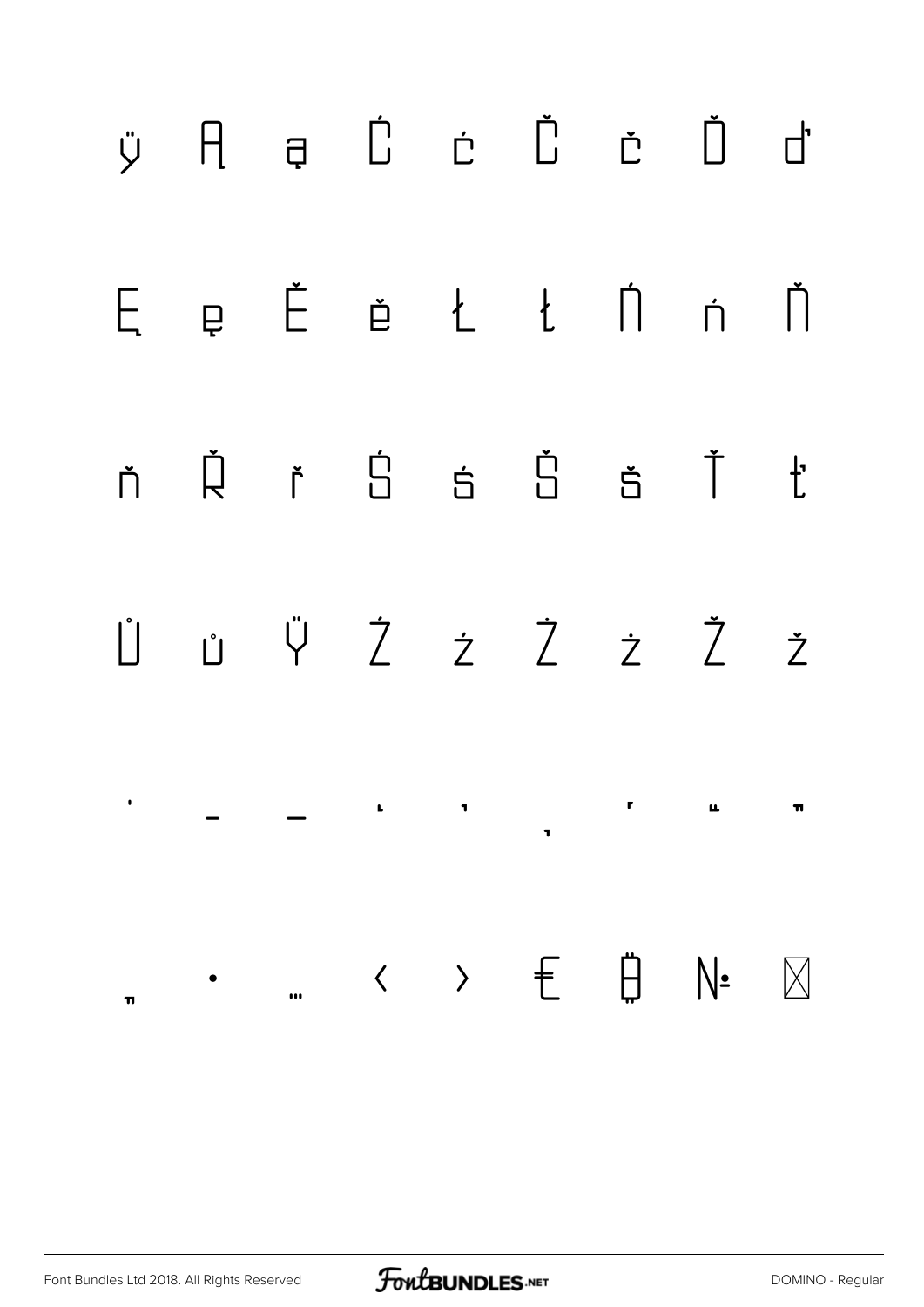#### **DOMINO Thin - Regular**

**Uppercase Characters** 

### ROFFRHIJKI MOODRRTIIU UJVY7

Lowercase Characters

abcdefghijklmnopgrstuvwx ŲΖ

Numbers

0127456789

Punctuation and Symbols

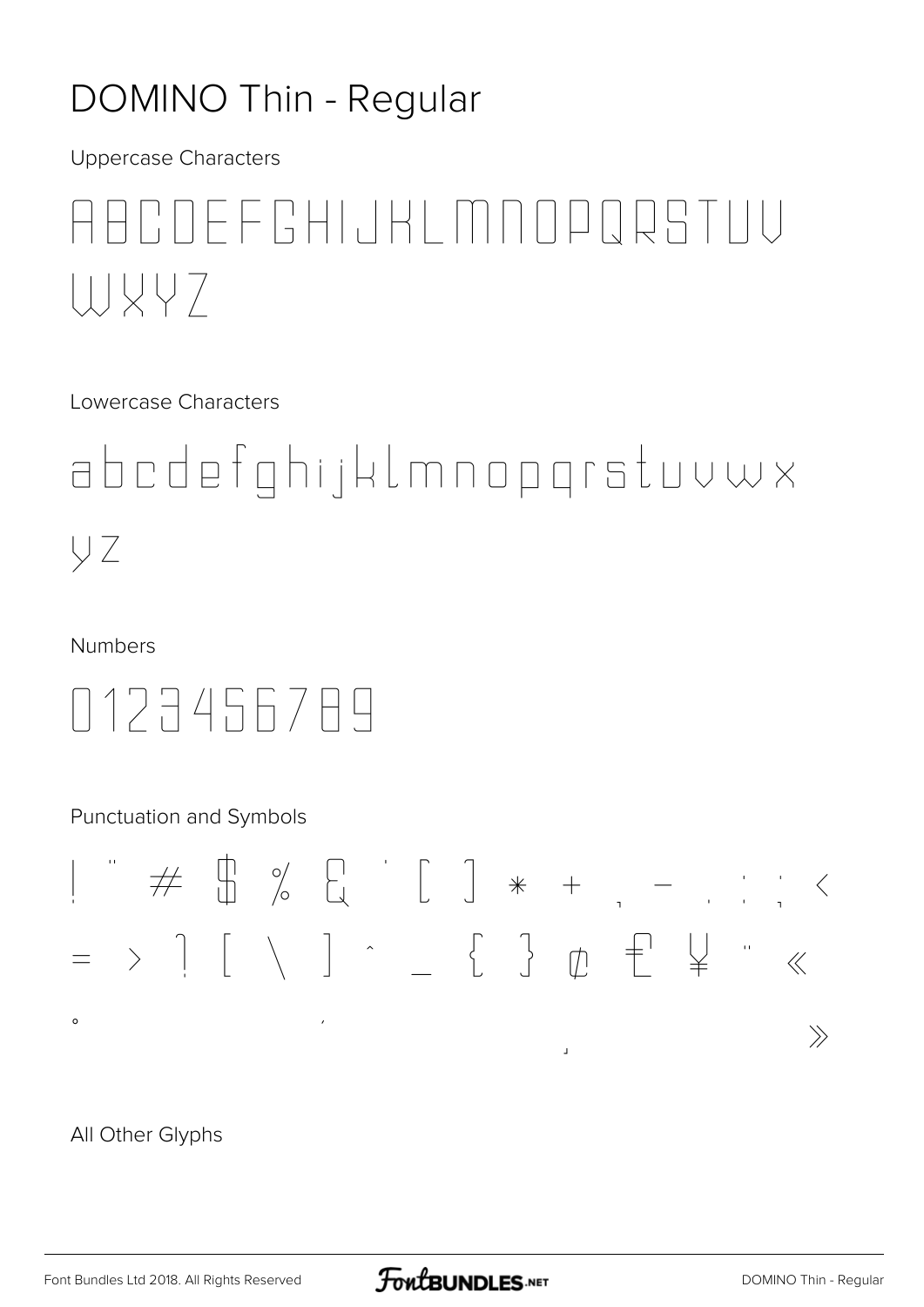# À Á Â Ã Ä Å Æ Ç È  $\begin{array}{ccc} \begin{array}{ccc} \begin{array}{ccc} \mathbf{r} & \mathbf{r} & \mathbf{r} & \mathbf{r} \\ \mathbf{r} & \mathbf{r} & \mathbf{r} \end{array} & \begin{array}{ccc} \mathbf{r} & \mathbf{r} & \mathbf{r} & \mathbf{r} \\ \mathbf{r} & \mathbf{r} & \mathbf{r} \end{array} & \begin{array}{ccc} \mathbf{r} & \mathbf{r} & \mathbf{r} & \mathbf{r} \\ \mathbf{r} & \mathbf{r} & \mathbf{r} \end{array} & \begin{array}{ccc} \mathbf{r} & \mathbf{r} & \math$  $\begin{array}{ccc} \dot{\bigcup} & \dot{\bigcup} & \dot{\bigcup} & \dot{\bigcup} & \dot{\bigcup} & \dot{\bigcup} & \dot{\bigcup} & \dot{\bigcup} & \dot{\bigcup} & \dot{\bigcup} & \dot{\bigcup} & \dot{\bigcup} & \dot{\bigcup} & \dot{\bigcup} & \dot{\bigcup} & \dot{\bigcup} & \dot{\bigcup} & \dot{\bigcup} & \dot{\bigcup} & \dot{\bigcup} & \dot{\bigcup} & \dot{\bigcup} & \dot{\bigcup} & \dot{\bigcup} & \dot{\bigcup} & \dot{\bigcup} & \dot{\bigcup} & \dot{\bigcup} & \dot{\bigcup} & \dot{\bigcup} & \dot{\$  $\begin{matrix} \begin{matrix} 0 \\ 1 \end{matrix} \end{matrix}$   $\begin{matrix} \begin{matrix} 0 \\ 1 \end{matrix} \end{matrix}$   $\begin{matrix} 0 \\ 1 \end{matrix}$   $\begin{matrix} 0 \\ 1 \end{matrix}$   $\begin{matrix} 0 \\ 1 \end{matrix}$   $\begin{matrix} 0 \\ 1 \end{matrix}$   $\begin{matrix} 0 \\ 1 \end{matrix}$   $\begin{matrix} 0 \\ 1 \end{matrix}$   $\begin{matrix} 0 \\ 1 \end{matrix}$   $\begin{matrix} 0 \\ 1 \end{matrix}$   $\begin{matrix} 0 \\ 1 \end{matrix}$   $\begin$ ä å æ ç è é ê ë ì í î ï ð ñ ò ó ô õ ö ÷ ø ù ú û ü ý þ